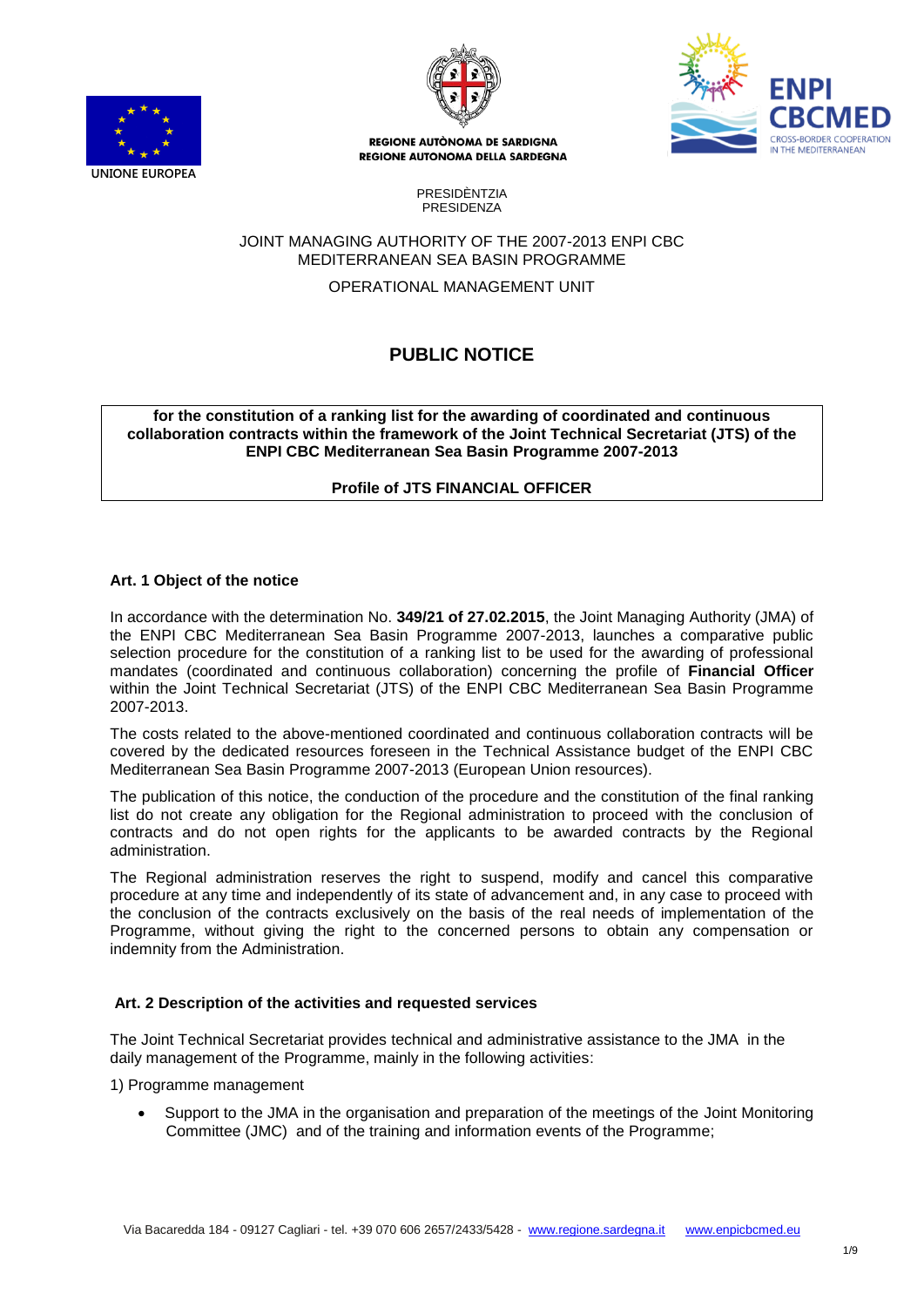





### PRESIDÈNTZIA PRESIDENZA

Joint Managing Authority of the ENPI CBC Mediterranean Sea Basin Programme Operational management Unit

- Support to the JMA in drafting activity reports to be submitted to the JMC and to the European Commission according to the timing provided by the Programme;
- Support to the JMA in the management of the Programme technical assistance services, including activities related to the monitoring system of the Programme and projects;
- Support to the JMA in the definition and implementation of the Programme information and communication plan;
- 2) Project cycle (development and implementation)
	- Preparation of the manuals for the technical and financial management of projects and of the standard templates, including reporting templates;
	- Verification of technical and financial reports submitted by project Beneficiaries;
	- Verification of requests for payment submitted by project Beneficiaries prior to their transmission to the JMA financial and certification Unit;
	- Monitoring of projects during their implementation phase and assistance to Beneficiaries in the technical and financial management.

The main tasks assigned to the JTS Financial Officer are listed below:

- Collaboration with the JMA in the definition and development of the financial management procedures;
- Follow-up of and support in project implementation, and information of Beneficiaries on issues related to the financial management of projects;
- Assessment of project financial reports;
- Verification of payment requests submitted by project Beneficiaries;
- Monitoring of the state of progress of the projects' expenditures and, more generally, of the various financial issues related to the management of the Programme;
- Maintenance of the financial database of the Programme;
- Advice on eligibility of expenditures, public procurement and state aid rules, budget and partnership changes, expenditure verification and audit on a sample of projects;
- Collaboration with the JMA in the preparation of financial reports to be submitted to the JMC and to the European Commission;
- Presentation of project-related issues during internal meetings and external events of the Programme.

# **Art. 3 Features of the collaboration**

The ranking list established on the basis of this public notice will remain in force for a maximum period of three years, not exceeding in any case the execution period of the Programme, and may be used for awarding **coordinated and continuous collaboration** contracts not exceeding 36 months,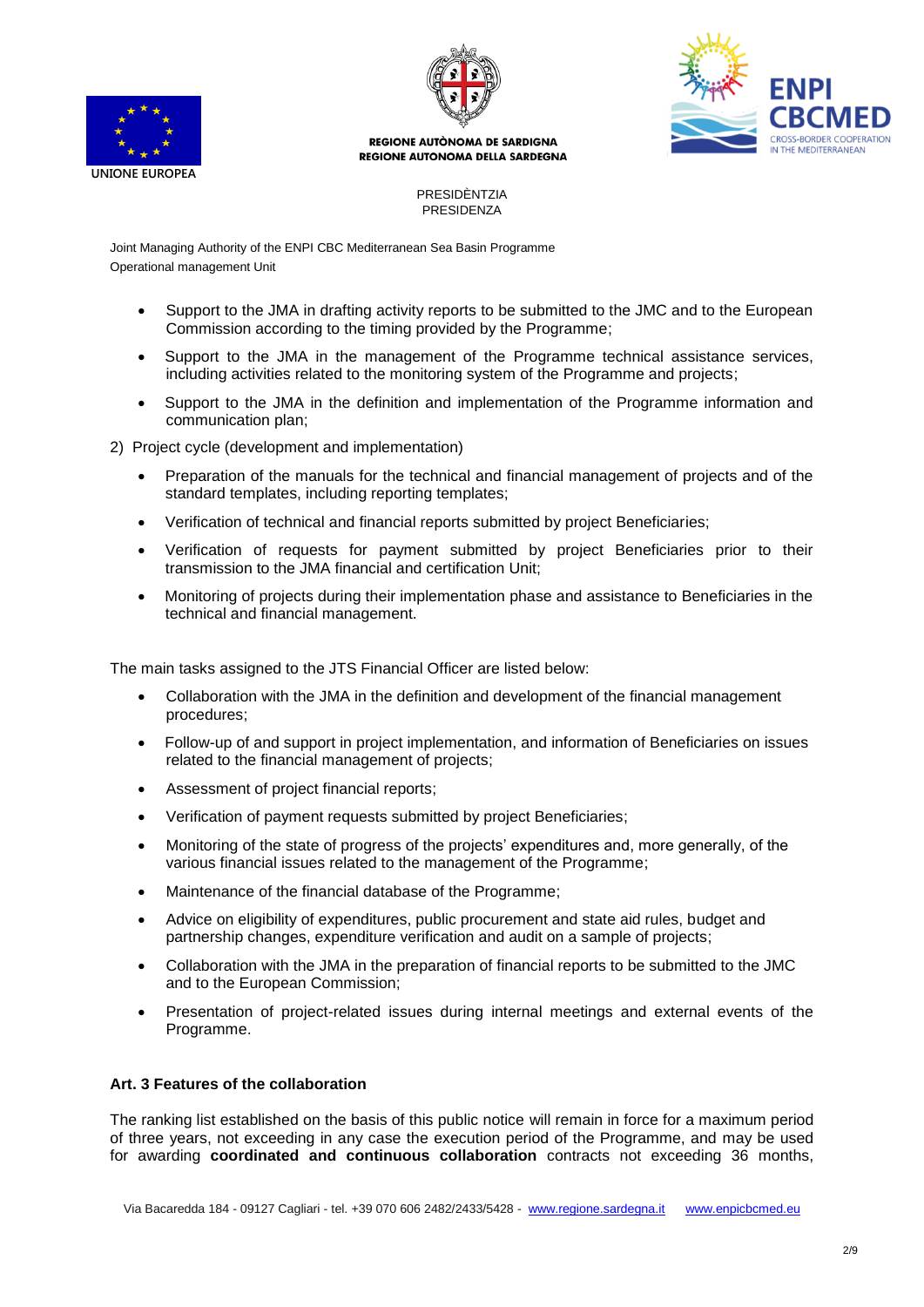





PRESIDÈNTZIA PRESIDENZA

Joint Managing Authority of the ENPI CBC Mediterranean Sea Basin Programme Operational management Unit

renewable only once for the same duration and in any case not exceeding the execution period of the Programme, according to article 6 bis, paragraph 2, of the Regional law n. 31 of 13.11.1998, as modified by article 1, paragraph 44 of the Regional law n. 1 of 14.05.2009 (Budget law of 2009).

The JMA will stipulate the coordinated and continuous collaboration contracts based on the real needs of implementation of the Programme, according to applicable Italian tax and social security laws.

The annual gross salary, including taxes and pension contribution to be paid by both the collaborator and the contracting Administration, is established at maximum € 70.008,00 (seventy thousand, eight /00) per year.

This amount will be proportionally reduced for contract periods shorter than one year.

The remuneration foreseen by the collaboration contract will be paid through deferred monthly instalments, upon presentation of a report containing the description of the activities carried out by the collaborator and of the objectives achieved.

The place of assignment will be Cagliari (Italy).

Travels may be foreseen in the Programme cooperation area for the fulfilment of the tasks foreseen by the contract, upon request of the responsible Director.

The duly justified mission costs (travel, accomodation, subsistence) incurred during the contract will be reimbursed within the limits set for the civil servants of the Regional Administration.

The coordinated and continuous collaboration contracts will define the specific modalities for the execution of the assigned office.

The coordinated and continuous collaboration relation which may be established on the basis of the ranking list constituted on the basis of this public notice will be formalized trough a collaboration contract with the concerned person. The contract will define the object of the collaboration and the related modalities of execution, its duration, the place of work and any other legal, economic, fiscal and pension aspects. The contract will also specify that the services provided by the collaborator, of a strictly personal nature, do not create any form of exclusivity and of subordination towards the Regional Administration. The collaborator shall nevertheless take into account the instructions of the responsible JMA director to whom he/she shall refer periodically the results of its activities, in view of the necessary coordination of the services provided with the set goals.

The awarding of a contract does not create in any case a public service relation with the Autonomous Region of Sardinia.

In the execution of its tasks, the collaborator is bound to professional secrecy and shall abstain from treating issues in which himself/herself, his/her relatives or his/her relatives in law have an interest.

For the entire duration of his/her mandate, it is forbidden to the collaborator to be engaged in any other mandate or consultancy which may put him/her in a situation of conflict of interest. The failure in observing these obligations or the occurrence, during the execution of his/her mandate, of reasons of incompatibility or conditions of conflict of interest will determine the end of the mandate itself. The collaborator is subject to the incompatibility provisions foreseen by article 53 of the D.Lgs. 165/2001. He/she is also bound to observe the conduct obligations foreseen by the Conduct Code of the Autonomous Region of Sardinia approved by deliberation of the Regional Government No. 3/7 of 31 January 2014.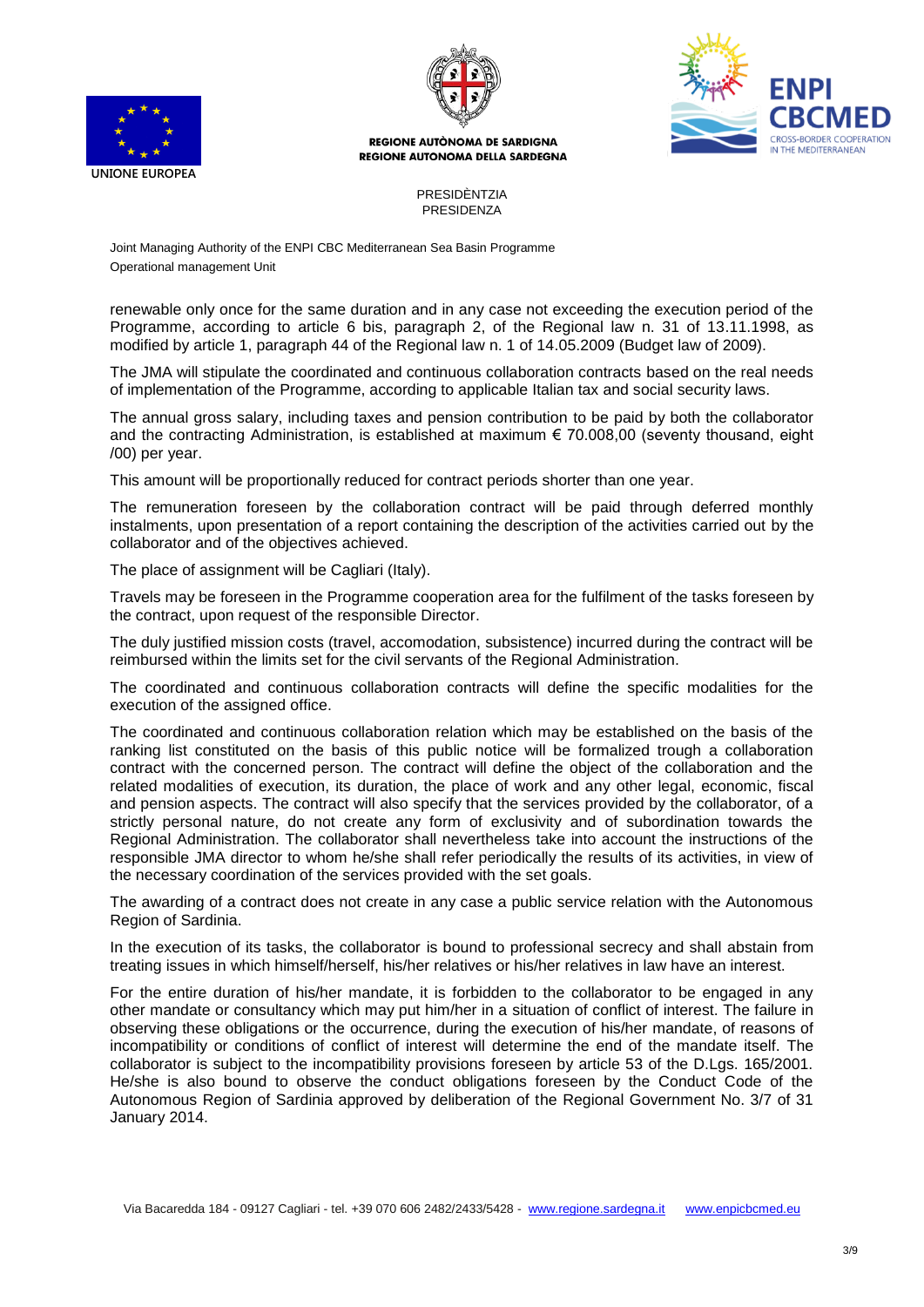





PRESIDÈNTZIA PRESIDENZA

Joint Managing Authority of the ENPI CBC Mediterranean Sea Basin Programme Operational management Unit

At the moment of signing the contract, the collaborator shall provide a specific declaration attesting the absence of any cause of incompatibility or conflict of interest in relation to the mandate he/she is going to receive, in accordance with the provisions mentioned above.

### **Art. 4 Criteria for the submission of applications**

The persons satisfying the following admission criteria by the deadline of this notice can submit their application:

- a. citizenship of Member State of the European Union, a country that is a beneficiary of the ENPI Regulation EC No 1638/2006 laying down general provisions establishing a European Neighbourhood and Partnership Instrument, a country that is a beneficiary of an Instrument for Pre-Accession Assistance set up by Council Regulation (EC) No 1085/2006 of 17 July 2006 establishing an Instrument for Pre-Accession Assistance (IPA), a Member State of the EEA or a country that is eligible according to articles 8 and 9 of the Regulation (EU) No 236/2014 laying down common rules and procedures for the implementation of the Union's instruments for financing external action;
- b. possession of civil and political rights;
- c. absence of sanctions under penal law or of ongoing penal procedures in Italy and abroad;
- d. absence of actions in his/her regards concerning the application of prevention measures, civil decisions and administrative provisions registered in the court records;
- e. never having been deprived nor laid off from public administration and never having been deprived from a position in the public administration for having obtained it by supplying false or absolutely invalid documents;
- f. having not other impediments related to one's working or professional activity;
- g. knowing and accepting all the conditions contained in this notice;
- h. possession of the following compulsory minimum requirements related to the profile of JTS Financial Officer:
	- A level of education corresponding to completed university studies attested by a degree (bachelor degree or equivalent);
	- At least 5 years experience in the financial management of international/European cooperation programmes/projects, in particular external aid and/or EU-funded projects/programmes, preferably on cross-border, trans-national or interregional cooperation;
	- Good knowledge of European Union institutions and policies related to Euro-Mediterranean relations, territorial cooperation and territorial development;
	- Sound knowledge of European Union financial legislation, procedures and tools;
	- Budget planning and accounting skills;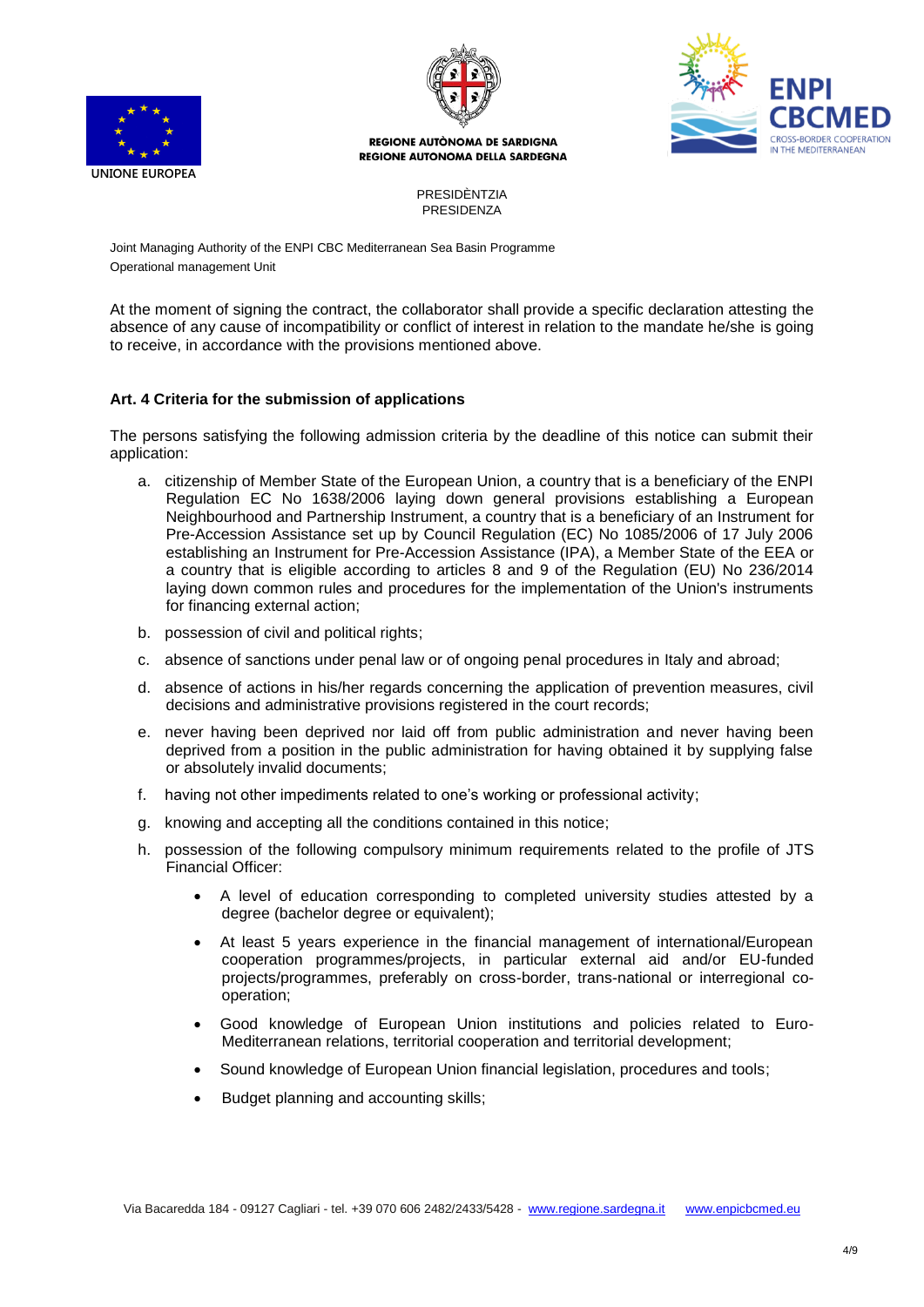

 $\overline{a}$ 



**REGIONE AUTÒNOMA DE SARDIGNA** REGIONE AUTONOMA DELLA SARDEGNA



PRESIDÈNTZIA PRESIDENZA

Joint Managing Authority of the ENPI CBC Mediterranean Sea Basin Programme Operational management Unit

- Knowledge of written and spoken English and French corresponding to the C1 level of the Common European Framework of Reference for Languages<sup>1</sup> or equivalent;
- Good communication and presentation skills;
- Computer literacy (principal Office software, perfect use of Excel);

For the verification of the compulsory minimum requirements specified above in point h. of this article, only the experiences relevant to the profile for which the application is presented will be taken into consideration and assessed.

### **Art. 5 Modalities for the selection of candidates and for the constitution of the ranking lists**

The selection will be articulated in two different steps:

1<sup>st</sup> Step: verification of the formal regularity of the applications received and preselection of the requests by an evaluation Commission internal to the regional Administration, established by the JMA. In particular, the Commission will verify the possession of the compulsory admission criteria specified in article 4 of this public notice. Then the Commission will assign the scores on the basis of the selection criteria specified in article 6 of this public notice, up to a maximum of 16 points. The purpose of this first step is that of establishing a preliminary ranking list based on the scores assigned. Only the first 15 candidates, meaning those who will obtain the higher scores, will pass to the second step of the selection, under the condition that they obtain **a score equal to or higher than 8 points**.

**2 nd Step**: the 15 preselected candidates will participate in the final interview conducted by an evaluation Commission established by the JMA and composed of representatives of the regional Administration and of the countries participating in the Programme. The interview will have the objective of verifying the possession of the knowledge and competences declared by the candidate and it will lead to the attribution of maximum 10 points on the basis of the specific criteria specified in article 6 of this public notice. In order to be included in the final ranking list, candidates shall obtain **a minimum score of 5 points** during the interview; candidates who will obtain less than 5 points during the interview will be excluded from the selection. The interview will be conducted in English, French; only for candidates who declare the knowledge of Arabic in the request for participation, part of the interview will be conducted in Arabic too. The JMA will reimburse the duly justified travel costs (accommodation and subsistence excluded) incurred by candidates participating in the final interviews.

The final ranking list will be established on the basis of the total scores awarded in the two evaluation Steps, up to a total of **maximum 26 points**.

Only candidates having participated in both Steps of the selection will be included in the final ranking list.

In case of equal scores awarded, priority will be given to the youngest applicant.

During all phases of the selection procedure, at the request of the JMA, candidates shall be able to provide certificates and supporting documents demonstrating the possession of the declared qualifications and experiences. Candidates who are unable to document or demonstrate what he/she

 $^{1}$  See the self assessment grid at: http://europass.cedefop.europa.eu/LanguageSelfAssessmentGrid/en.

Via Bacaredda 184 - 09127 Cagliari - tel. +39 070 606 2482/2433/5428 - www.regione.sardegna.it www.enpicbcmed.eu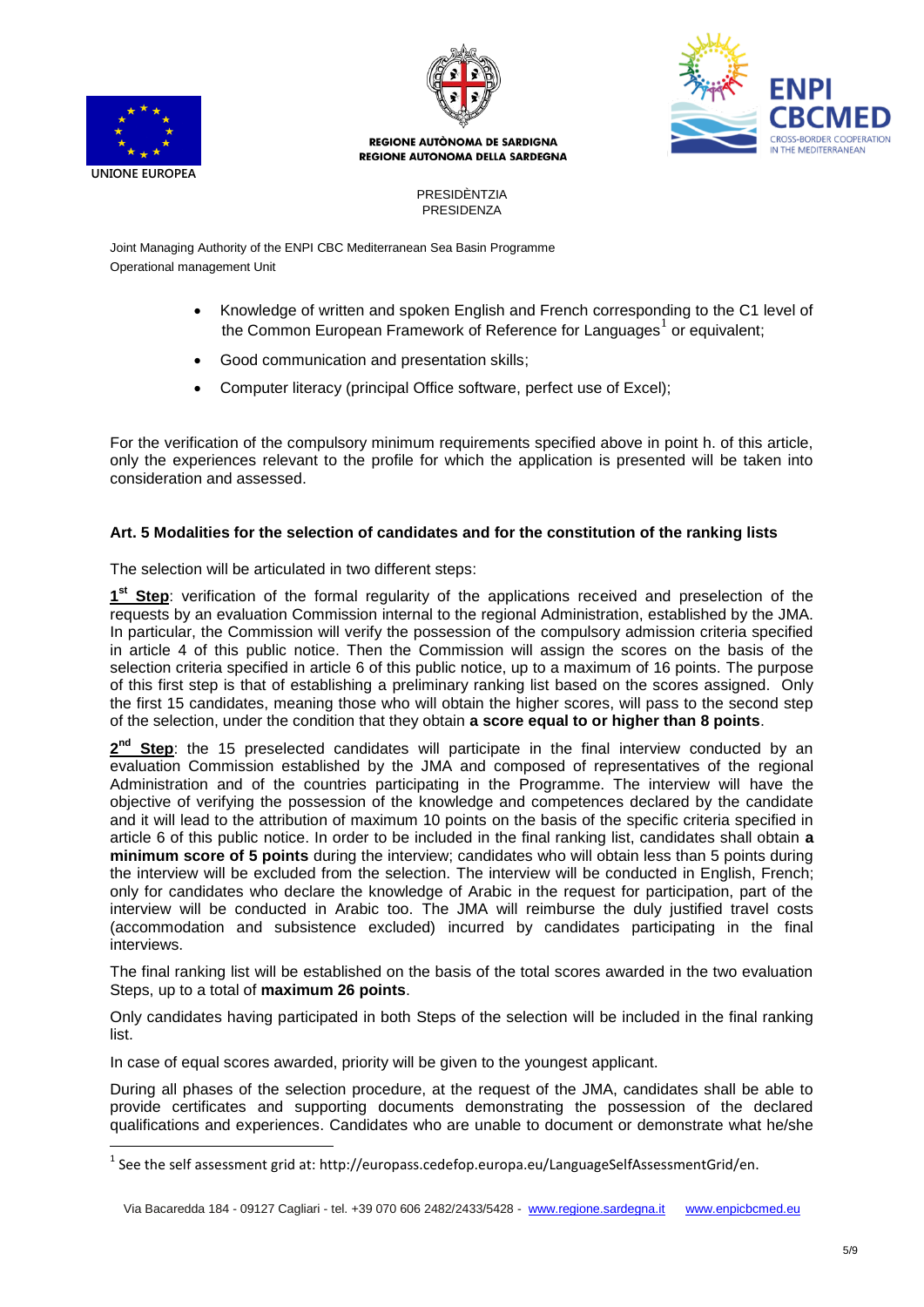

 $\overline{a}$ 



**REGIONE AUTÒNOMA DE SARDIGNA** REGIONE AUTONOMA DELLA SARDEGNA



PRESIDÈNTZIA PRESIDENZA

Joint Managing Authority of the ENPI CBC Mediterranean Sea Basin Programme Operational management Unit

declared, he/she is excluded from the selection procedure or from the final ranking lists or, in any case, the JMA may not sign the collaboration contract.

Candidates will have to make sure that they have obtained or can obtain the work permit enabling them to work in Italy.

### **Art. 6 Selection criteria and scoring**

For the candidates who satisfy the admission criteria specified in article 4 of the present notice, the evaluation Commission(s) will proceed in assigning the scores on the basis of the **selection criteria** detailed below.

Only the experiences that are relevant to the profile for which the application is made will be taken into consideration and assessed for the assignation of scores.

| <b>SELECTION CRITERIA</b>                                                                                                                                                                                                                                       | <b>SCORES</b>                                                                                                               |
|-----------------------------------------------------------------------------------------------------------------------------------------------------------------------------------------------------------------------------------------------------------------|-----------------------------------------------------------------------------------------------------------------------------|
| Assessment of the curriculum vitae                                                                                                                                                                                                                              | <b>Maximum total 16 points</b>                                                                                              |
| Further experience, in addition to the 5 years<br>required as minimum admission requirement, in<br>the financial management of<br>international/European cooperation<br>programmes/projects, in particular external aid<br>and/or EU-funded projects/programmes | 1 point for each year (or 0,5 point for each<br>fraction equal to or higher than six months) up to<br>a maximum of 6 points |
| Experience in managing data bases and in using<br>procedures and systems for the monitoring of<br>programmes                                                                                                                                                    | 0,5 point for each year or for each fraction equal<br>to or higher than six months, up to a maximum of<br>2 points          |
| Field working experience in the Programme<br>cooperation area with particular reference to<br>Mediterranean Partner Countries <sup>2</sup>                                                                                                                      | 0,5 point for each year or for each fraction equal<br>to or higher than six months, up to a maximum of<br>2 points          |
| Professional experience in the frame work of<br>cooperation programmes/projects financed by the<br>European Neighbourhood and Partnership<br>Instrument ENPI CBC 2007-2013                                                                                      | 1 point for each year (or 0,5 point for each<br>fraction equal to or higher than six months) up to<br>a maximum of 3 points |
| Experience in the use of the Project Cycle<br>Management methodology                                                                                                                                                                                            | 0,5 point for each year or for each fraction equal<br>to or higher than six months, up to a maximum of<br>1 point           |
| Teamwork experience in international and<br>multicultural environment                                                                                                                                                                                           | 0,5 point for each year or for each fraction equal<br>to or higher than six months, up to a maximum of<br>2 points          |

<sup>2</sup> The following are considered as Mediterranean Partner Countries: Egypt, Israel, Jordan, Lebanon, Palestine, Syria, Tunisia.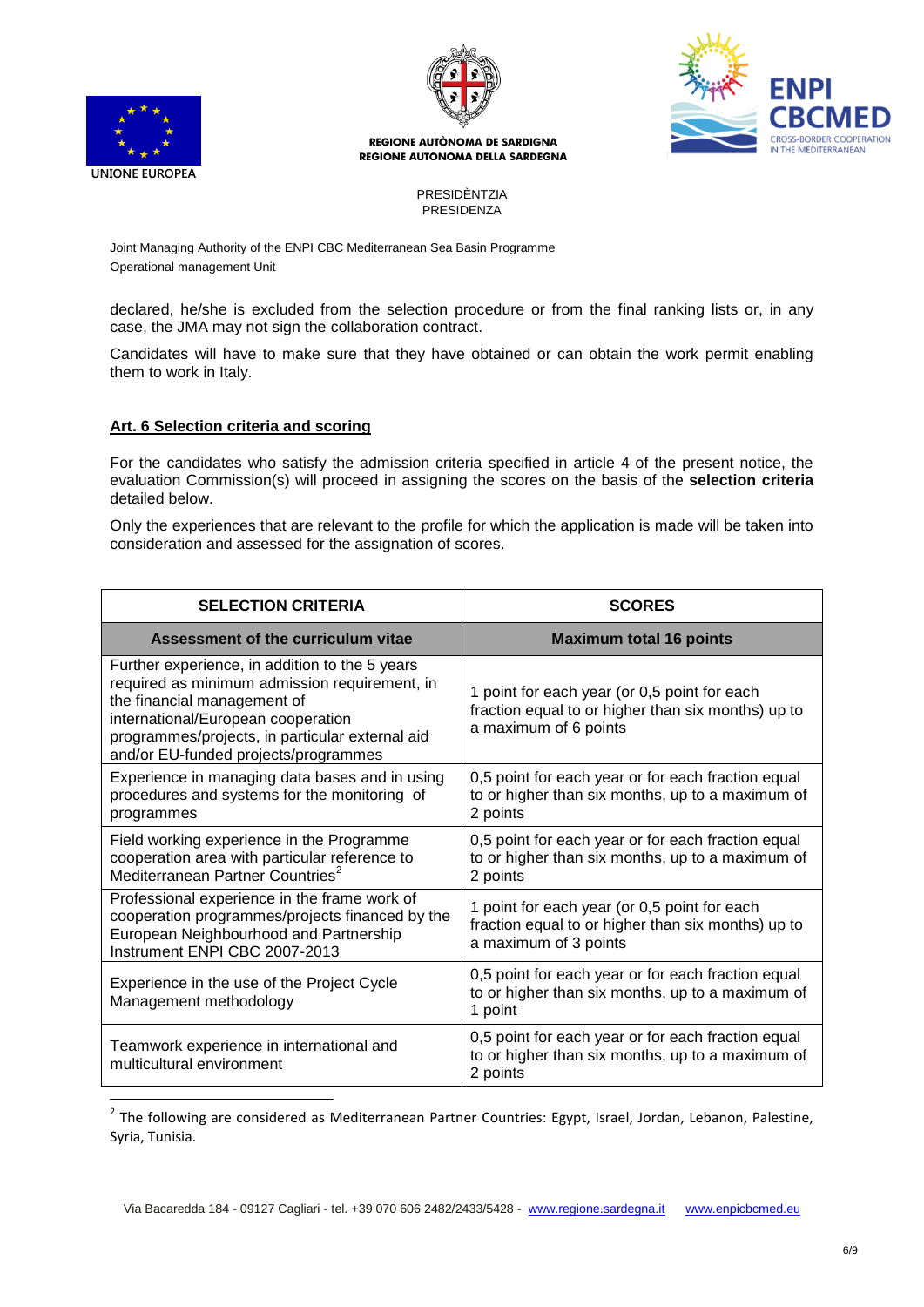

 $\overline{a}$ 





#### **REGIONE AUTÒNOMA DE SARDIGNA REGIONE AUTONOMA DELLA SARDEGNA**

PRESIDÈNTZIA PRESIDENZA

Joint Managing Authority of the ENPI CBC Mediterranean Sea Basin Programme Operational management Unit

| <b>Interview</b>                                                                                                                                                                                                                                                          | <b>Maximum total 10 points</b> |
|---------------------------------------------------------------------------------------------------------------------------------------------------------------------------------------------------------------------------------------------------------------------------|--------------------------------|
| Knowledge of<br>European Union<br>financial<br>legislation, procedures and tools as well as of the<br>regulatory and operational framework of the<br>cooperation programmes financed under the<br>European Neighbourhood and Partnership<br>Instrument ENPI CBC 2007-2013 | Maximum 4 points               |
| Knowledge of budget planning and accounting<br>issues                                                                                                                                                                                                                     | Maximum 2 points               |
| Communication and presentation skills                                                                                                                                                                                                                                     | Maximum 2 points               |
| Knowledge of Arabic corresponding to the C1<br>level of the Common European Framework of<br>Reference for Languages <sup>3</sup> or equivalent                                                                                                                            | Maximum 2 points               |

# **Art. 7 Modalities for the submission of applications and deadline**

Under penalty of exclusion, applicants shall submit the following documents completed in English or French:

1. **Request for participation**. The related format (Attachment A to the present notice) is available on the website [www.regione.sardegna.it/servizi/cittadino/concorsi/](http://www.regione.sardegna.it/servizi/cittadino/concorsi/) and on the website [www.enpicbcmed.eu;](http://www.enpicbcmed.eu/) applications submitted using other formats or in other languages will not be taken into consideration. Under penalty of exclusion, the submitted request for participation must bear the candidate's hand written signature.

# 2. **Copy of a valid Identification Document**.

Moreover, the following documents shall be annexed to the Request for participation:

- 3. **Curriculum vitae** written in English or in French following the European format, duly dated and signed. The related format (Attachment B to the present notice) is available on the website<br>website www.regione.sardegna.it/servizi/cittadino/concorsi/ and on the website website [www.regione.sardegna.it/servizi/cittadino/concorsi/](http://www.regione.sardegna.it/servizi/cittadino/concorsi/) [www.enpicbcmed.eu.](http://www.enpicbcmed.eu/)
- 4. **Cover letter** of maximum one page, duly dated and signed, briefly describing the motivation as well as the experiences, competences and qualifications declared by the candidate. The letter must be drafted in French (if the CV is drafted in English) or in English (if the CV is drafted in French). Only those candidates who declare, in the request for participation, the knowledge of Arabic shall provide also the Arabic version of the cover letter, in addition to that in English or French.

 $^3$  See the self assessment grid at: http://europass.cedefop.europa.eu/LanguageSelfAssessmentGrid/en.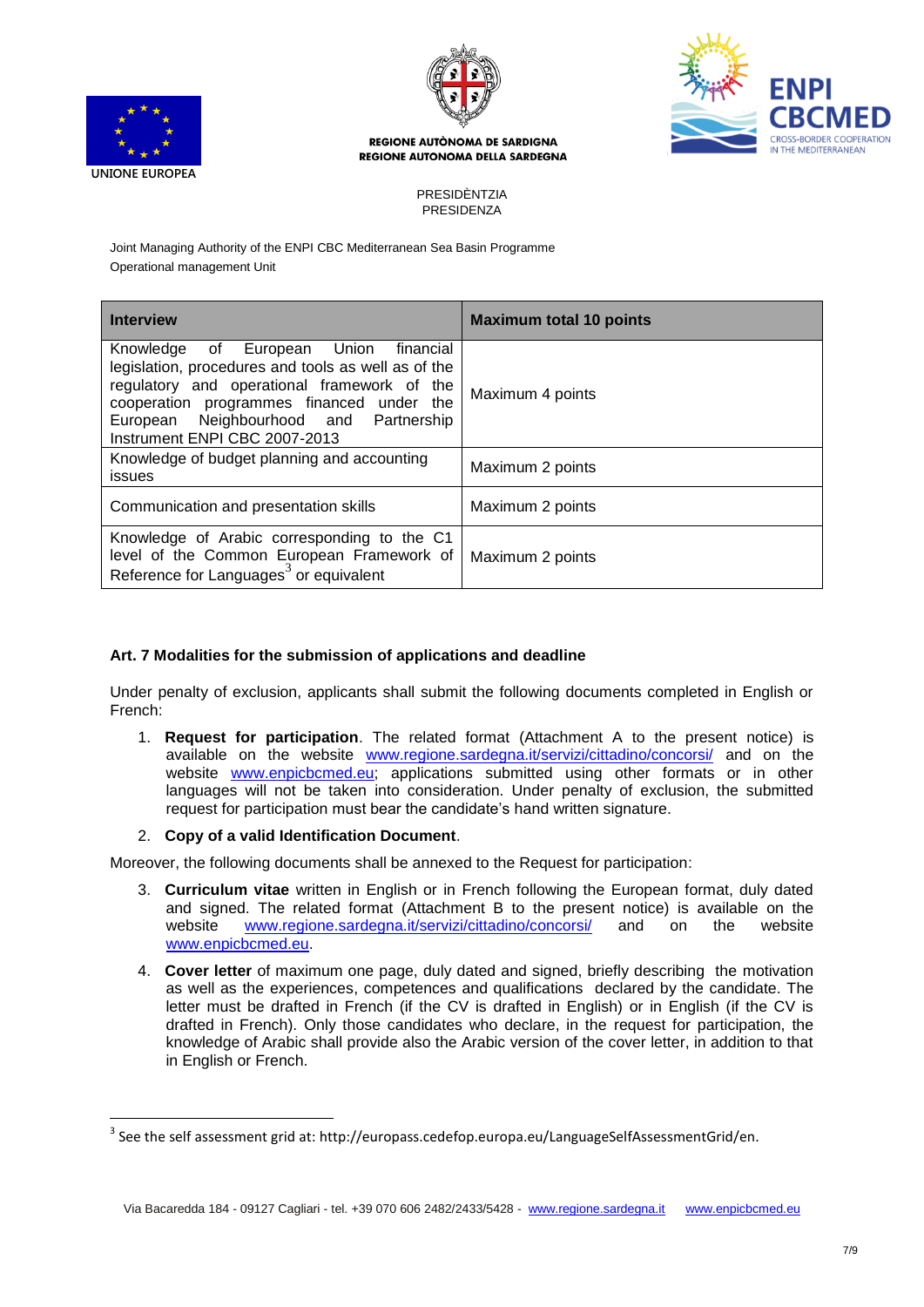





PRESIDÈNTZIA PRESIDENZA

Joint Managing Authority of the ENPI CBC Mediterranean Sea Basin Programme Operational management Unit

Candidates shall possess the requested qualifications, experiences and competences by the deadline for the submission of applications. These qualifications, experiences and competences shall clearly result from the request for participation and from the CV submitted by the candidate<sup>4</sup>.

The declarations contained in the application are subject to controls, as per D.P.R n. 445/2000 and successive modifications and integrations. On top of the penal sanctions foreseen by article 76 of D.P.R n. 445/2000 in case of false declarations, if the controls reveal that the content of the declarations is false, the concerned person will be deprived from the benefits possibly acquired.

Under penalty of exclusion, applications shall be sent by **31st March 2015** by certified mail with return receipt, private-courier service or delivered by hand by the same date (hand delivery is possible in the following hours - excluding public holidays: Monday to Friday, from 10.00 to 13.00; Tuesday and Wednesday, from 16.00 to 18.00) to the following address:

### **Regione Autonoma della Sardegna – Presidenza Autorità di Gestione Comune del Programma "ENPI CBC Bacino del Mediterraneo" Via Bacaredda 184 - 09127 Cagliari (Italy).**

Applications sent or delivered by hand after the above-mentioned deadline will not be taken into consideration. The postmark or the postal office's or private courier's accompanying note (or, in case of hand delivery, the receipt provided by the JMA) are considered proof of postage date.

In any case, under penalty of exclusion, applications duly sent within the set deadline of **31st March 2015** shall be received by the JMA no later than **10 April 2015**.

The JMA cannot be in any case held responsible for possible late delivery or loss of applications. Applicants shall thus take all measures to ensure the fulfilment of the deadline for receipt by the JMA.

Under penalty of exclusion, the request for participation shall arrive in a closed envelope together with the attachments. The sealed envelope containing the request shall indicate outwards the following wording:

### "**ENPI CBC MED – JTS/FO selection procedure DO NOT OPEN – NON APRIRE**".

# **Art. 8 Treatment of personal data**

 $\overline{a}$ 

According to the D.Lgs. 196/2003, the data submitted by the applicants will be collected and used only for the purpose of the present selection procedure as well as for the management of the possible coordinated and continuous collaboration contracts established on the basis of the ranking lists resulting from this selection. The transmission of personal data is mandatory for the comparative assessment of the applications, under penalty of exclusion from the selection.

The Joint Managing Authority of the ENPI CBC Mediterranean Sea Basin Programme 2007-2013 is responsible for the treatment of such data.

 $^4$  The information provided in the Request for participation shall be compliant with what is stated in the CV; the latter will be used as a supporting document to confirm what is stated in the Request for participation.